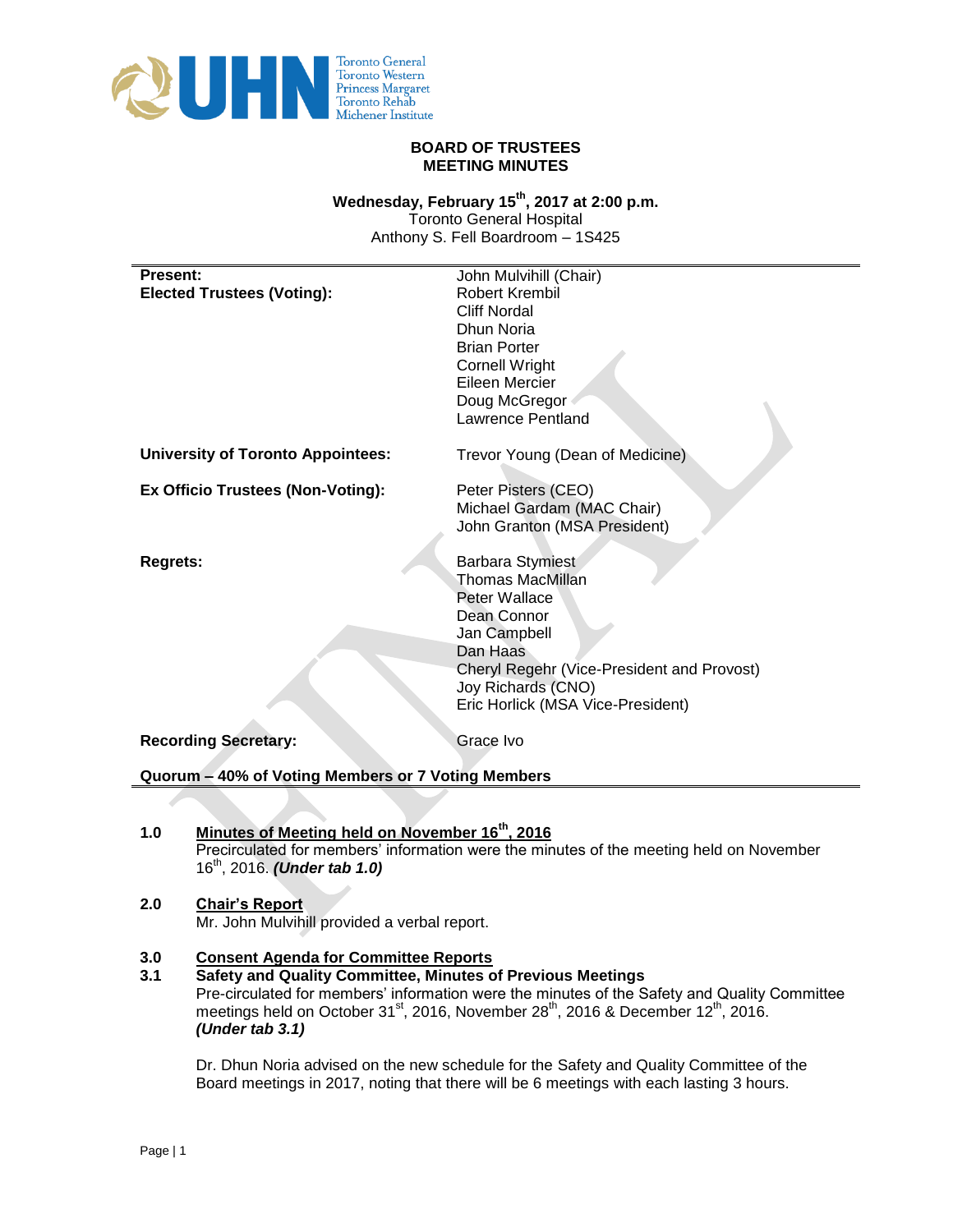

#### **3.2 Finance and Audit Committee – Minutes of Previous Meeting**

Pre-circulated for members' information were the minutes of the meeting held on November  $8<sup>th</sup>$ , 2016. *(Under tab 3.2)*

The Finance and Audit Committee met Monday, February 13<sup>th</sup>, 2017.

Ms. Eileen Mercier noted that there are several contracts for approval under 5.0 with briefing notes attached under section 3.2.1.

*Ms. Eileen Mercier highlighted on the following from the draft Finance and Audit Committee minutes not circulated:*

The financial results for the nine months ended December  $31<sup>st</sup>$ , 2016 reflect a \$15.3 M deficit due to unbudgeted clinical volumes and over-performance on various volume funded procedures. Working capital of 0.93 is above the December budget of 0.86 and remains ahead of the HSAA target of 0.80.

The Investment Policy was approved at the February  $13<sup>th</sup>$ , 2017 Finance & Audit Committee meeting.

UHN has been approached by RaySearch Laboratories Inc. to co-develop an Oncology Information System, called RayCare. UHN's primary role in this co-development will be to communicate clinical know-how that will drive the requirements for the RayCare product. RaySearch Laboratories wishes to buy the commercial rights to UHN's Cancer Informatics Platform and integrate its functionality and elements of its architecture. The estimated internal cost of the implementation is \$6.5M for the project team and \$1.5M for clinical staff engagement over 5-6 years.

The audit plan will encompass annual audits of payroll, financial controls, and data quality. Additionally, risk based audits for privacy, facilities repairs and maintenance, commercialization of IP, and non-competitive procurement will be done.

The EY review has identified over 100 opportunities for improvement. The EY Sustainability review has identified a variety of initiatives to generate savings which are being incorporated into the budget including increased patient revenue; reduction in transport costs; bed reconfiguration; acuity based staffing alignment and management workforce.

*KPMG highlighted on the following from their Report:*

Cyber Security Report: Cyber risks continue to emerge and evolve, further work is required to increase awareness around Cyber risks across the whole organization.

Data Quality and Performance Report: Improvement opportunities include completion of pressure injury assessments in a timely manner, consistent data collection methods, and improving accuracy of patient records.

Business Continuity Management Report: Opportunities for improvement include reviewing the level of resourcing required and increasing rigor applied to emergency preparedness documentation. Action plans include establishing an Emergency Preparedness Steering Committee and reviewing IT recovery capabilities.

KPMG in conjunction with Management has developed the 2017 Internal Audit Plan.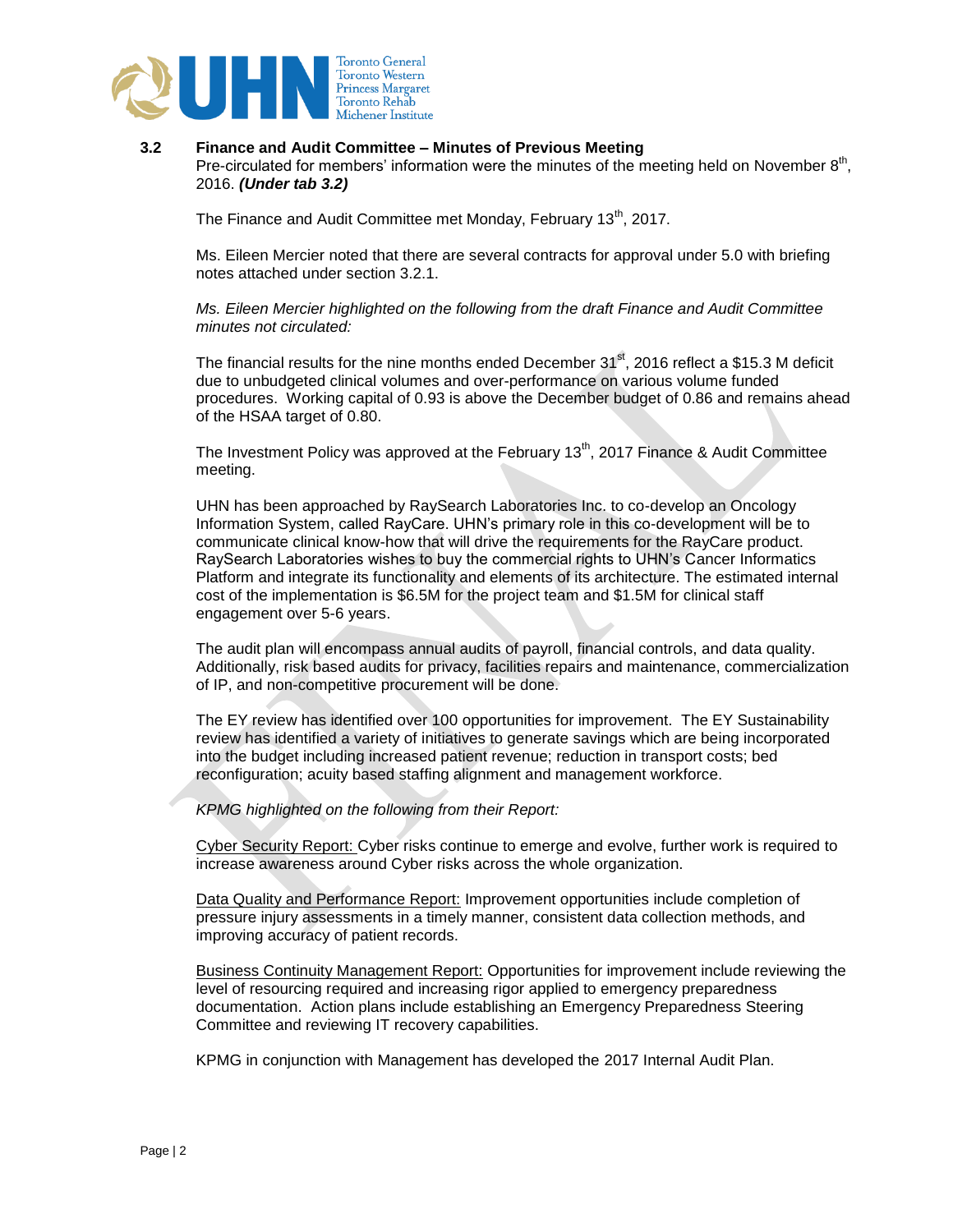

### **3.2.1 Finance and Audit Briefing Notes for Approval**

Pre-circulated for members' Finance and Audit Committee approved recommendations from its February  $13<sup>th</sup>$ , 2017 meeting:

Ms. Eileen Mercier provided brief highlights in section 3.2.

**a) Financial Statements for the Six Months Ended December 31st, 2016** Pre-circulated for members' information on the Financial Statements for the six months ended December 31<sup>st</sup>, 2016.

*Management requests that the Board of Trustees approve the Financial Statements for the Nine Months Ended December 31st, 2016.*

#### **b) Investment Policy Amendments**

Pre-circulated for members' information on the Investment Policy Amendments.

*Management requests that the Board of Trustees approve the amendments to the Investment Policy.*

#### **c) RayCare Co-Development Opportunity**

Pre-circulated for members' information on the RayCare Co-Development Opportunity.

*Management requests that the Board of Trustees approve in principle to enter into a co-development opportunity with RaySearch Laboratories Inc. of the RayCare Oncology Information System to commence with Phase 1 and commit \$1 M of investment in the project subject to the following:*

- *Confirmation of funding sources (including formal internal approvals of concept)*
- *Clearance and resolution of Conflict of Interest matters.*

*After the completion of Phase 1, if the decision is to proceed to Phase 2, Management will return to the Finance and Audit Committee. The approved business case and final particulars of the contract with RaySearch Laboratories will be presented for approval at that time.* 

### **d) Princess Margaret Space Transformation – Project Update and Main Floor Construction Contract**

Pre-circulated for members' information on the Princess Margaret Space Transformation – Project Update and Main Floor Construction Contract.

*Management requests that the Board of Trustees approve the advance approval to award a construction contract for the Main Floor project up to a maximum value of \$14.2 M.*

# **e) Internal Audit Plan for 2017**

Pre-circulated for members' information on the Internal Audit Plan for 2017.

*Management requests that the Board of Trustees approve the Internal Audit Plan 2017.*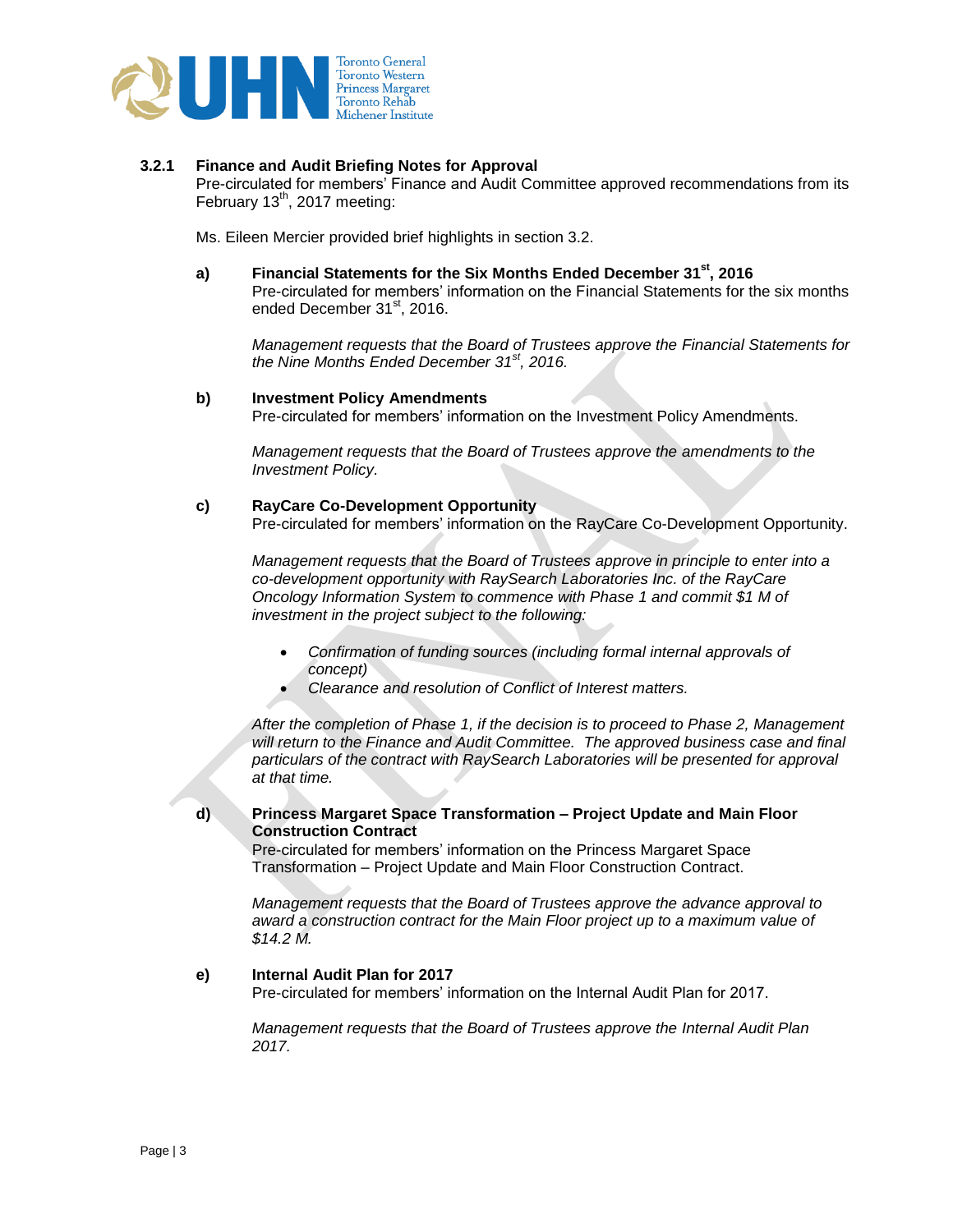

**3.3 Governance and Nominating Committee, Minutes of Previous Meeting**  Pre-circulated for members' information were the minutes of the Governance and Nominating Committee held on December 13<sup>th</sup>, 2016. *(Under tab 3.3)* 

### **3.4 Research Committee, Minutes of Previous Meeting**

Pre-circulated for members' information were the minutes of the Research Committee held on December 12<sup>th</sup>, 2016. *(Under tab 3.4)* 

Mr. Robert Krembil expressed the importance of the relationship with BlueRock Therapeutics. In December 2016, Bayer AG and Versant Ventures announced a USD\$225M investment in BlueRock Therapeutics, a stem cell research company that will explore the work of Dr. Gordon Keller, Director of UHN's McEwen Centre for Regenerative Medicine.

#### **3.5 Education Committee, Minutes of Previous Meeting**

Pre-circulated for members' information were the draft minutes of the Education Committee held on December 1<sup>st</sup>, 2016 *(Under tab 3.5)* 

A detailed integration report will come back to the Board at the May Board of Trustees meeting.

#### **3.6 Michener Board Committee, Minutes of Previous Meeting**

Pre-circulated for members' information were the draft minutes of the Michener Board Committee held on December 1st, 2016. *(Under tab 3.6)*

### **4.0 Medical Advisory Committee, Minutes of Previous Meeting**

Pre-circulated for members' information were the minutes of the MAC meeting held on November  $3^{rd}$ , 2016, December 1<sup>st</sup>, 2016 and January 12<sup>th</sup>, 2017 and the Medical Staff Appointments for November 3<sup>rd</sup>, 2016, December 1<sup>st</sup>, 2016, February 2<sup>nd</sup>, 2017 and January 12th, 2017. *(Under tab 4.1)*

### *Dr. Michael Gardam highlighted on the following:*

Dr. Shamji's privileges at UHN have been suspended. The neurosurgical and spine teams have stepped in to assume the care of all of Dr. Mohammed Shamji's patients over the last two months. UHN medical and legal teams are in close contact with both the College of Physicians and Surgeons of Ontario and the crown attorney's office to monitor court proceedings as well as any possible bail hearing.

### **5.0 Board Business – Motions for Approval**

Mr. Mulvihill presented the motions for approval listed in *(Under Tab 3.2.1*) *On a motion duly made by Mr. Lawrence Pentland seconded by Mr. Robert Krembil the list of motions was approved as follows:*

- 1.0 Minutes of UHN Board of Trustees Meetings November 16<sup>th</sup>, 2016
- 3.1 Minutes of the Safety and Quality Committee Meetings October  $31<sup>st</sup>$ , 2016, November 28<sup>th</sup>, 2016 & December 12<sup>th</sup>, 2016
- 3.2 Minutes of the Finance and Audit Committee Meeting November  $8<sup>th</sup>$ , 2016
- 3.2.1 Finance and Audit Recommendations for Approval
	- a) Financial Statements for the Nine Months Ended December  $31<sup>st</sup>$ , 2016
	- b) Investment Policy Amendments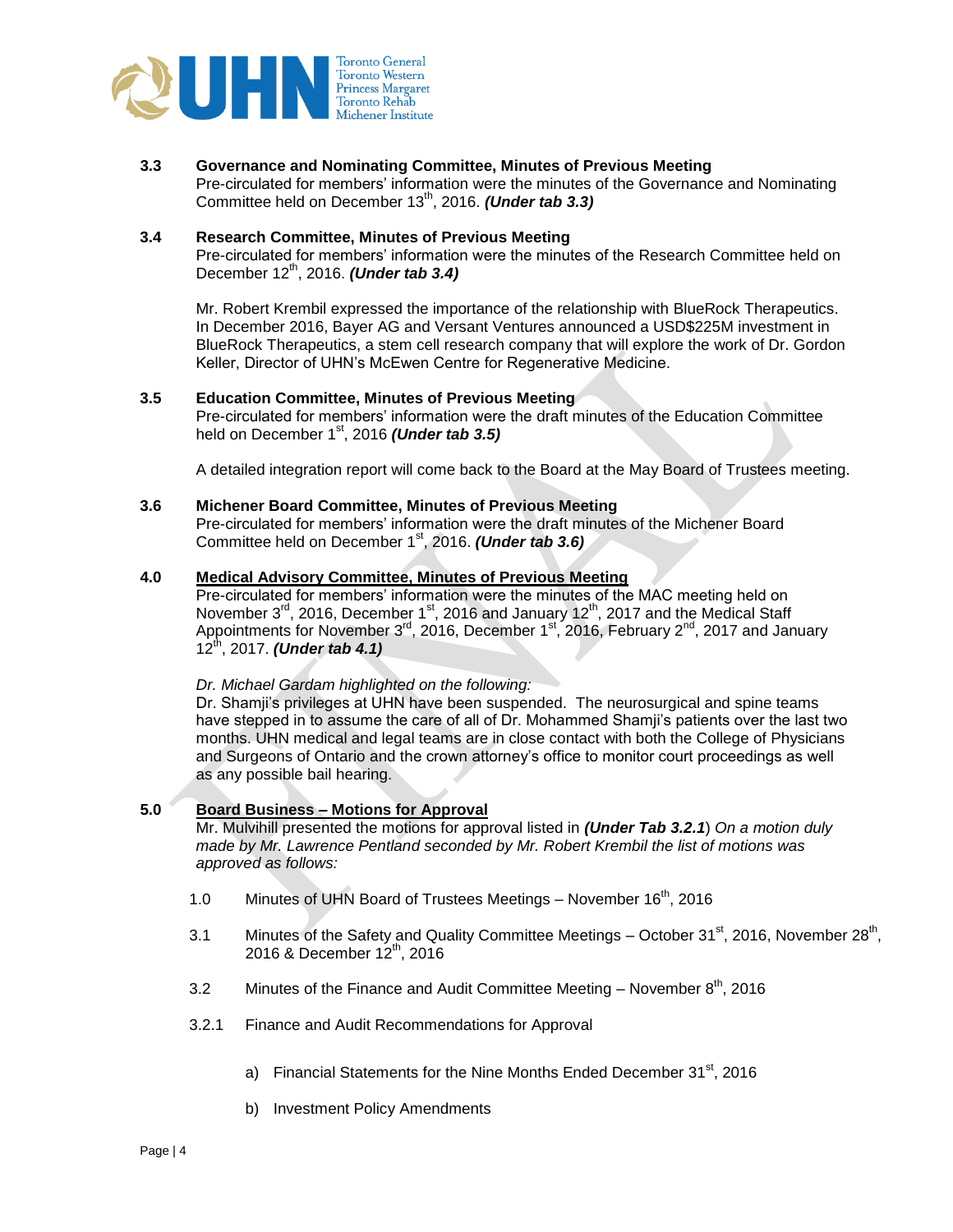

- c) RayCare Co-Development Opportunity *(approval in principle)*
- d) Princess Margaret Space Transformation Project Update and Main Floor Construction **Contract**
- e) Internal Audit Plan for 2017
- 3.3 Minutes of the Governance and Nominating Committee Meeting December  $13<sup>th</sup>$ , 2016
- 3.4 Minutes of the Research Committee Meeting December  $12^{th}$ , 2016
- 3.5 Minutes of the Education Committee Meeting December  $1<sup>st</sup>$ , 2016
- 3.6 Minutes of the Michener Board of Governors Meeting December  $1<sup>st</sup>$ , 2016
- 4.0 Minutes of the Medical Advisory Committee Meetings November  $3^{\text{rd}}$ , 2016, December 1<sup>st</sup>, 2016 and January  $12<sup>th</sup>$ , 2017
- 4.1 Medical Staff Appointments November  $3^{rd}$ , 2016, December  $1^{st}$ , 2016, January 12<sup>th</sup>, 2017 and February  $2<sup>nd</sup>$ , 2017

### **6.0 Chief Executive Officer's Report**

Pre-circulated for members' information the Chief Executive Officer's Report. *(Under tab 6.0)*

### *Dr. Pisters highlighted the following:*

UHN's new Purpose, Values and Principles was introduced at site celebration events from November  $29<sup>th</sup>$  - December 1<sup>st</sup>, 2016. The PVP is being embedded into leadership decision making and human resources programs.

Strategic Planning sessions began in December 2016; these sessions led to a discussion on the future of health care in 2030. Three Big Dots were initially introduced to senior management in mid-January and were further refined at a Leadership Retreat on January 31<sup>st</sup>. 2017. A comprehensive communication and engagement plan is being developed as we head into the next planning phase which will involve Board discussions.

UHN launched myUHN Patient Portal on January 30<sup>th</sup>, 2017. myUHN gives patients and their families a secure website to access their test results and appointment schedules from all UHN sites as soon as they are available.

The Michener Institute of Education at UHN; a detailed integration report will come back to the Board at the May Board of Trustees meeting.

UHN's Serious Safety Event Rate (SSER) is 1.16 (down from 1.22). UHN's Employee SSER for the first time is 5.54. Management believes patient and employee SSER will rise over the next 12-18 months as the organizational safety culture begins to evolve and event reporting becomes more frequent.

Spencer Stuart has been engaged to facilitate the search for the EVP & Chief Business Officer role. The search committee is reviewing candidate profiles and will proceed with the first round of interviews in March. We expect to announce the successful candidate in the late Spring of 2017.

# **7.0 Chief Financial Officer's Report**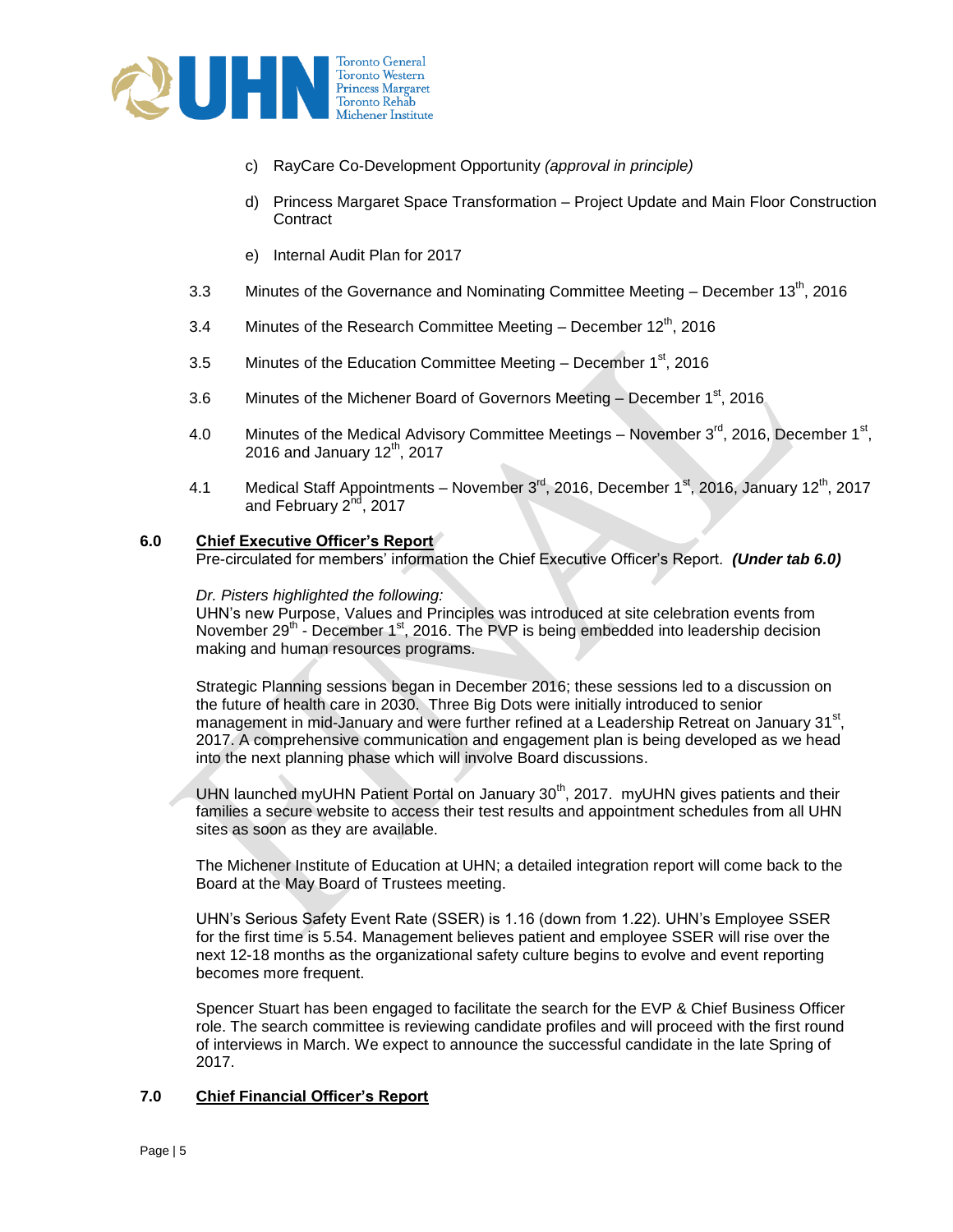

Pre-circulated for members' information the Chief Financial Officer's Report. *(Under tab 7.0)*

### *Ms. Darlene Dasent highlighted the following:*

The financial results reflect a \$15.3 M deficit. Management is forecasting a \$13.9 M year-end position, a \$3.3 M shortfall from the target of \$17.2 M. The forecasted margin will be achieved through MOHLTC funding for growth, specific procedures and settlements; focus on revenue with increased targets for patient billings; compensation savings and aligning activity to budgeted levels where appropriate.

Management's approach to balancing the 2017/18 budgets will focus on generating additional revenues, reducing costs, and aligning activity with funding opportunities. The EY Sustainability review has identified a variety of initiatives to generate savings which are being incorporated into the budget.

#### **8.0 Research Finance Sustainability Initiative**

Pre-circulated for members' information the Research Finance Sustainability Initiative. *(Under tab 8.0)*

Dr. Brad Wouters presented the Finance Sustainability Initiative. The research portfolio is comprised of more than 1,200 researchers, 1,300 trainees and 2,000 staff conducting research in over 979,000 square feet of dedicated space. Research has been in deficit for the past few years as revenue streams have not been sufficient to offset direct and indirect research costs.

2017/18 financial projection based on reduction in overhead revenue is \$6.6 M deficit. A detailed plan is being developed to resolve the immediate financial pressures as well as address structural funding deficits in the Research enterprise. Discussions are underway with Foundations, Donors and granting agencies to develop funding models that support the full cost of Research. The goal is to have additional funding secured for April 1, 2017 to mitigate the projected deficit.

### **9.0 Board Education**

# **9.1 Program Update – Surgical Services.** *(Under tab 9.1)*

Dr. Shaf Keshavjee presented to the Board of Trustees with an update on current progress in the Surgery Program and its strategic plan, priorities, and future directions.

Robotics and advanced endoscopic surgery are the future of surgery. UHN needs to invest in infrastructure and equipment for minimally invasive surgery and endoscopy.

The Program wishes to seek the Board's input on specific key initiatives that will be pivotal to the Program's long-term growth strategy and maintaining/improving its market position, which will require investment and sustainable funding.

The Board of Trustees accepts this report as information.

#### **9.2 Medicine and Society**

Pre-circulated for members' background information on the draft recommendations from the Ontario Health Technology Advisory Committee (OHTAC) regarding robotic surgery for prostatectomy and its implications for UHN.

UHN has been using robotics for radical prostatectomies since 2008. This has been made possible through private capital. This has funded the capital purchase, equipment maintenance and 5 years of per case costs for approximately 125 radical prostatectomies per year. This funding model is not sustainable and alternative discussions and options need to be explored.